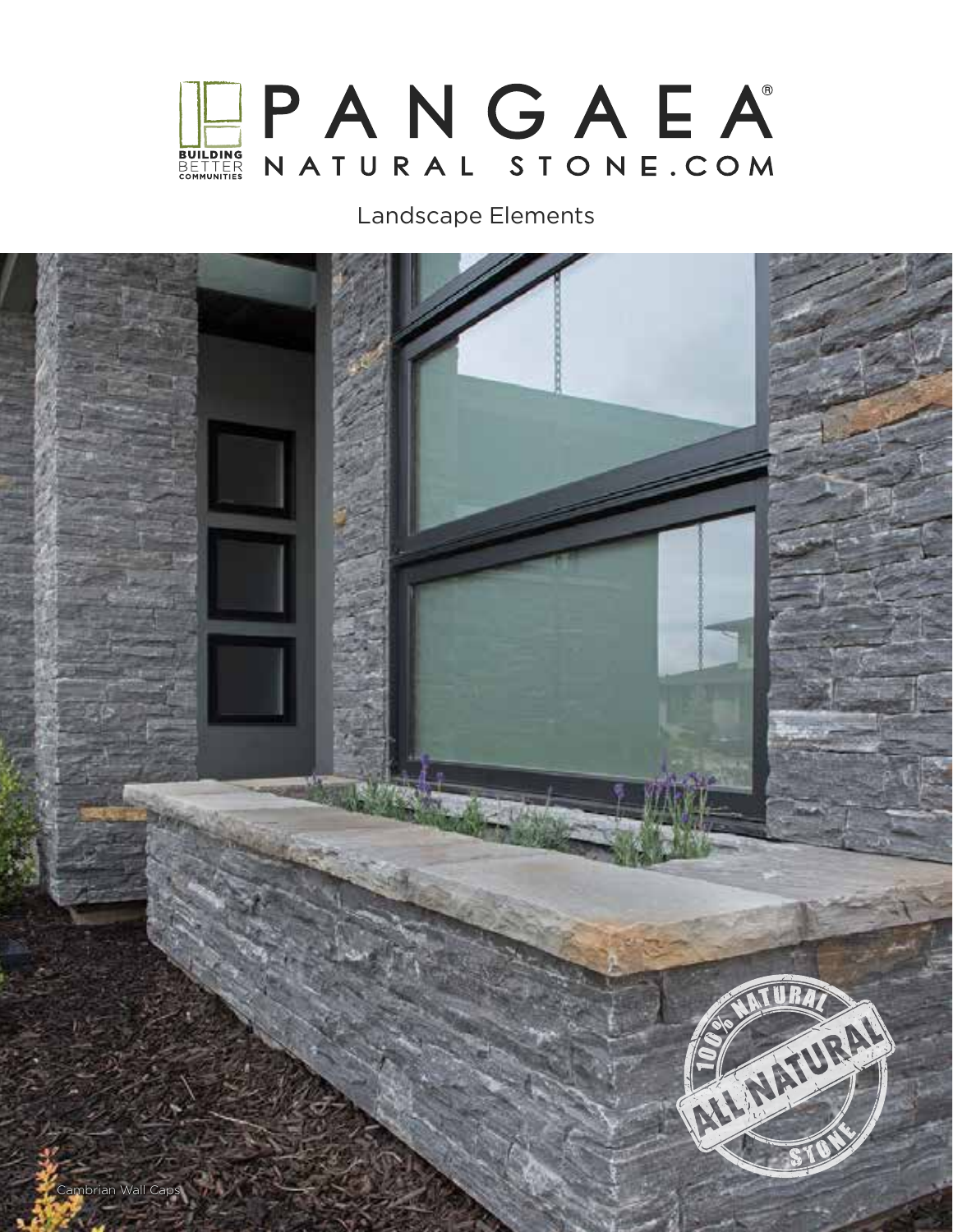Enhance your home's appeal by including Landscape Elements from Pangaea ® Natural Stone as part of your landscape design.

Whether you are looking to find a relaxing sanctuary, create some additional privacy, or heighten the organic beauty found in your backyard, Landscape Elements from Pangaea ® Natural Stone add a touch of distinction to any

outdoor space.

Add the elegance of natural stone by using our Pavers to create a simple stone walkway, our Risers to form a natural terrace, or our Caps to finish off your stone planters that show off your green thumb. Landscape Elements from Pangaea ® Natural Stone dramatically change your outdoor space and ultimately, the way you experience your home!







# Pavers **Risers** Wall Caps Post Caps Slabs

# From The Ground Up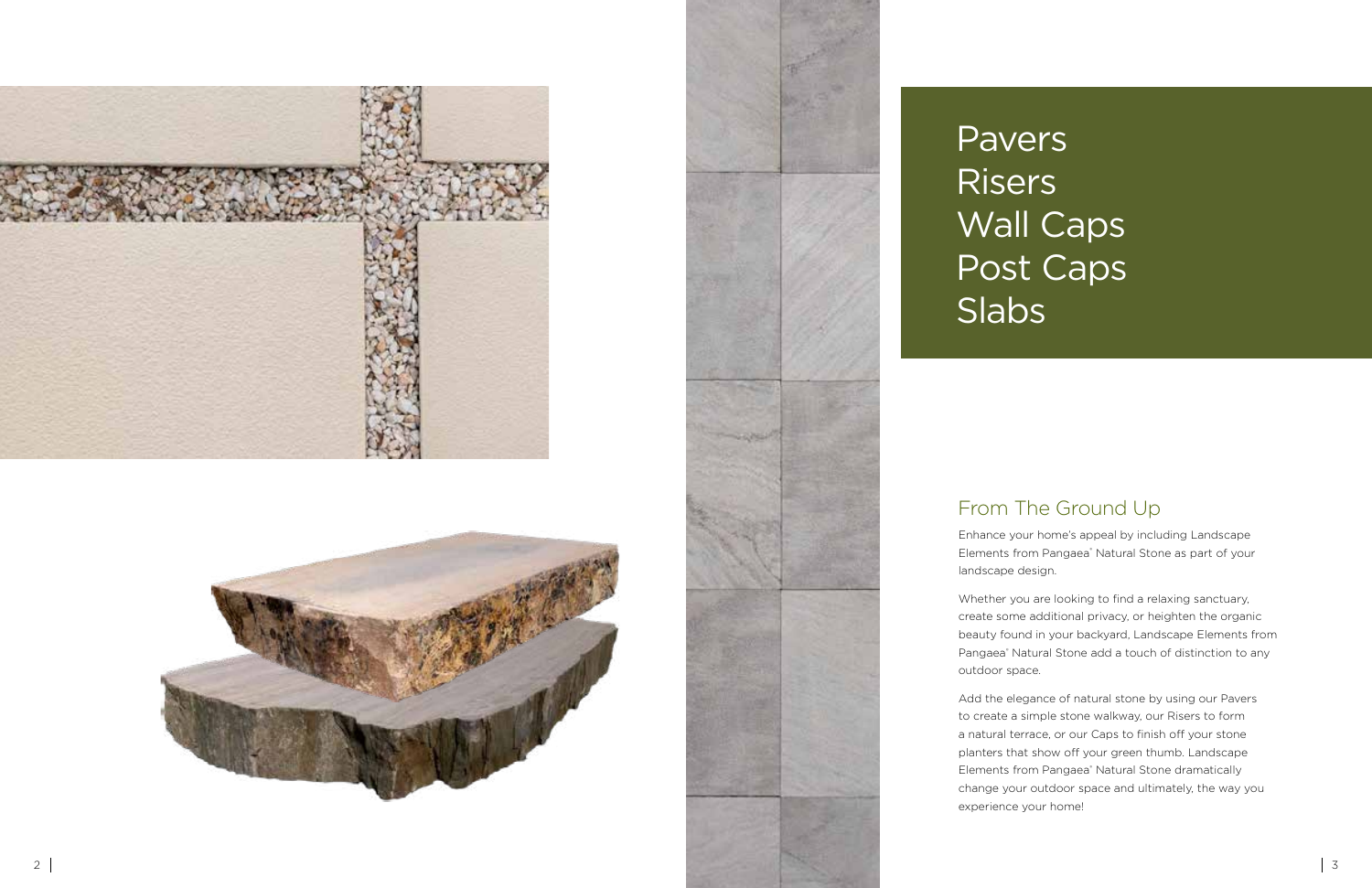



Each swatch represents 50ft<sup>2</sup> (4.65m<sup>2</sup>) of installed product. Swatches are as accurate as photography



## Kings Point (Sandstone)











- **Finish**: Antique
- **Length**: 24" (610 mm)
- **Width**: 12" (305 mm) • **Thickness**: 1" (25 mm)
- Nominal • **Colors**: Brook, Dune & Revolver
- **Finish**: Textured
- **Length**: 24" (610 mm)
- **Width**: 12" (305 mm)
- **Thickness**: 1" (25 mm) Nominal
- **Colors**: Brook, Dune, Kings Point & Revolver

- **Finish**: Antique
- **Length**: 24" (610 mm)
- **Width**: 24" (610 mm) • **Thickness**: 1" (25 mm)
- Nominal
- **Colors**: Brook, Dune & Revolver
- **Length**: 24" (610 mm)
- **Width**: 24" (610 mm)
- **Thickness**: 1" (25 mm) Nominal
- **Colors**: Brook, Dune, Kings Point & Revolver

## • **Finish**: Textured 24" × 24" PAVER

TreadStone™ Pavers from Pangaea® Natural Stone are natural paving stones perfectly suited for outdoor living spaces such as walkways, patios and around pools! Available in two finishes, TreadStone™ Pavers are an easy way to take your backyard from ordinary to extraordinary!

## 12" × 24" PAVER

### 12" × 24" PAVER



4 Each swatch represents 50ft<sup>2</sup> (4.65m<sup>2</sup>) of installed product. Swatches are as accurate as photography Each swatch represents 50ft<sup>2</sup> (4.65m<sup>2</sup>) of installed product. Swatches are as accurate as photography and printing and printing techniques allow. We suggest you view product samples before selecting colors.



Available in two sizes, TreadStone™ Antique Pavers undergo a flaming process which enhances the colorway and natural undulation of the stone's surface while providing an old world feel.





Available in two sizes, TreadStone™ Textured Pavers



### COLORS COLORS

# Walk This Way

## Antique Paver

Textured Paver

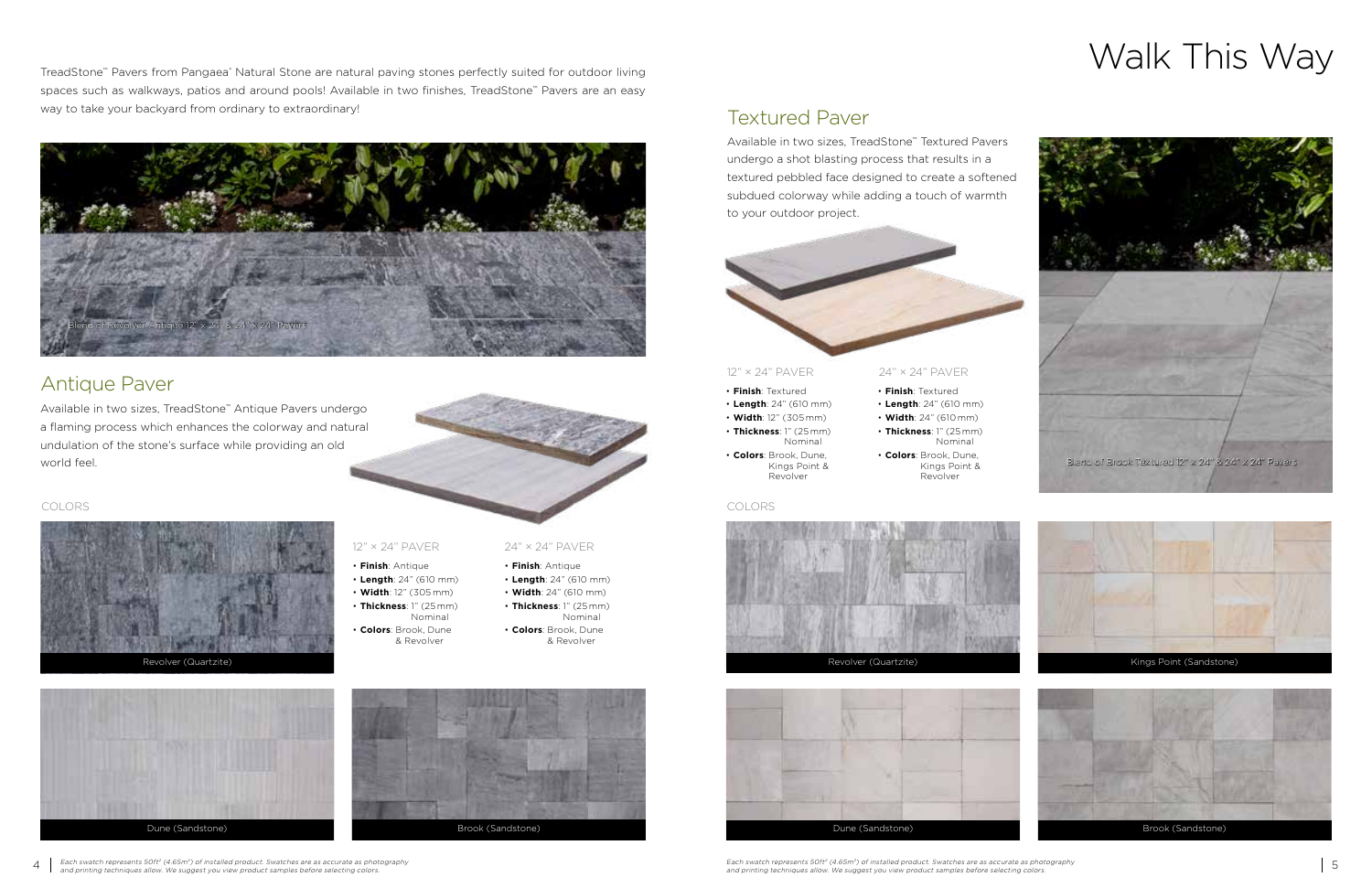



# Step It Up cap It Off

Black Rundle (Limestone) Cambrian (Sandstone) Tuscan (Sandstone) West Coast (Quartzite)

- **Finish**: Antique
- **Coverage**: 2.25 7.5 sq.ft
- **Length**: 40" 48" (1016 mm – 1219 mm)
- **Width**: 19" 25" (483 mm – 635 mm) • **Thickness**: 7" (178 mm)
- Nominal • **Colors**: Corteza
- 
- **Finish**: Antique
- **Coverage**: 2 6.5 sq.ft
- **Length**: 22" 48" (559 mm – 1219 mm)
- **Width**: 13" 25"
- (330 mm 635 mm) • **Thickness**: 7" (178 mm)
- Nominal
- **Colors**: Kodiak



## Wall Caps Post Caps

### CORTEZA KODIAK

TreadStone™ Rock Risers from Pangaea® Natural Stone are natural stone stair treads, that are perfect for any landscape contractor or DIY backyard weekend warrior. Intelligently designed, TreadStone™ Rock Risers require minimal equipment, and have easy job site delivery & portability.

Beautifully random, TreadStone™ Rock Risers are a rustic slice of earth's history, transformed into an artistic backyard masterpiece. Each piece features a textured step surface that accentuates the stone's long running veins while maintaining it's natural rustic edge.

COLORS





Sturdy and durable, Pangaea® Post Caps are the perfect finishing design element for entry posts or other landscaping projects.



†**Textured Finish** — Top surface has a smooth even finish with a textured appearance. All 3 edges have a hand hewn texture. Saw cut back edge.

- **Finish**: Natural\*
- **Length**: 24" (610 mm)
- **Width**: 24" (610 mm)
- **Thickness**: 2" (51 mm)
- **Colors**: Black Rundle, Cambrian, Tuscan & West Coast

Pangaea® Wall Caps withstand the test of time. Available in two sizes, they are the ideal finish for your garden and entry walls.



- **Finish**: Natural\*
- **Length**: 20" (208 mm)
- **Width**: 12" (305 mm)
- **Thickness**: 2" (51 mm) • **Colors**: Black Rundle,

- **Finish**: Natural\*
- **Length**: 20" (208 mm)
- **Width**: 14" (356 mm)
- Cambrian, Tuscan &

West Coast

- **Thickness**: 2" (51 mm) • **Colors**: Black Rundle, Cambrian &
	- Tuscan



Add beauty, durability and permanence to your project. For use outdoors as a stair tread or indoors as a one piece hearth stone, Pangaea® Slabs provide you with a custom look while maintaining your budget.

- **Finish**: Textured†
- **Length**: 84" (2,134 mm)
- **Width**: 24" (610 mm)
- **Thickness**: 2" (51 mm)
- **Colors**: Cambrian & Tuscan
- **Finish**: Natural\*
- **Length**: 72" (1,829 mm)
- **Width**: 24" (610 mm)
- **Thickness**: 2" (51 mm)
- **Colors**: Cambrian & Tuscan

- **Finish**: Antique‡
- **Length**: 72" (1,829 mm)
- **Width**: 20" (508 mm)
- **Thickness**: 2" (51 mm)
- **Colors**: West Coast





### WALL CAP 12" WALL CAP 14" POST CAPS

## SLAB 72" × 24" SLAB 84" × 24" SLAB 72" × 20"

### COLORS





# Random Rock Risers

# Slabs